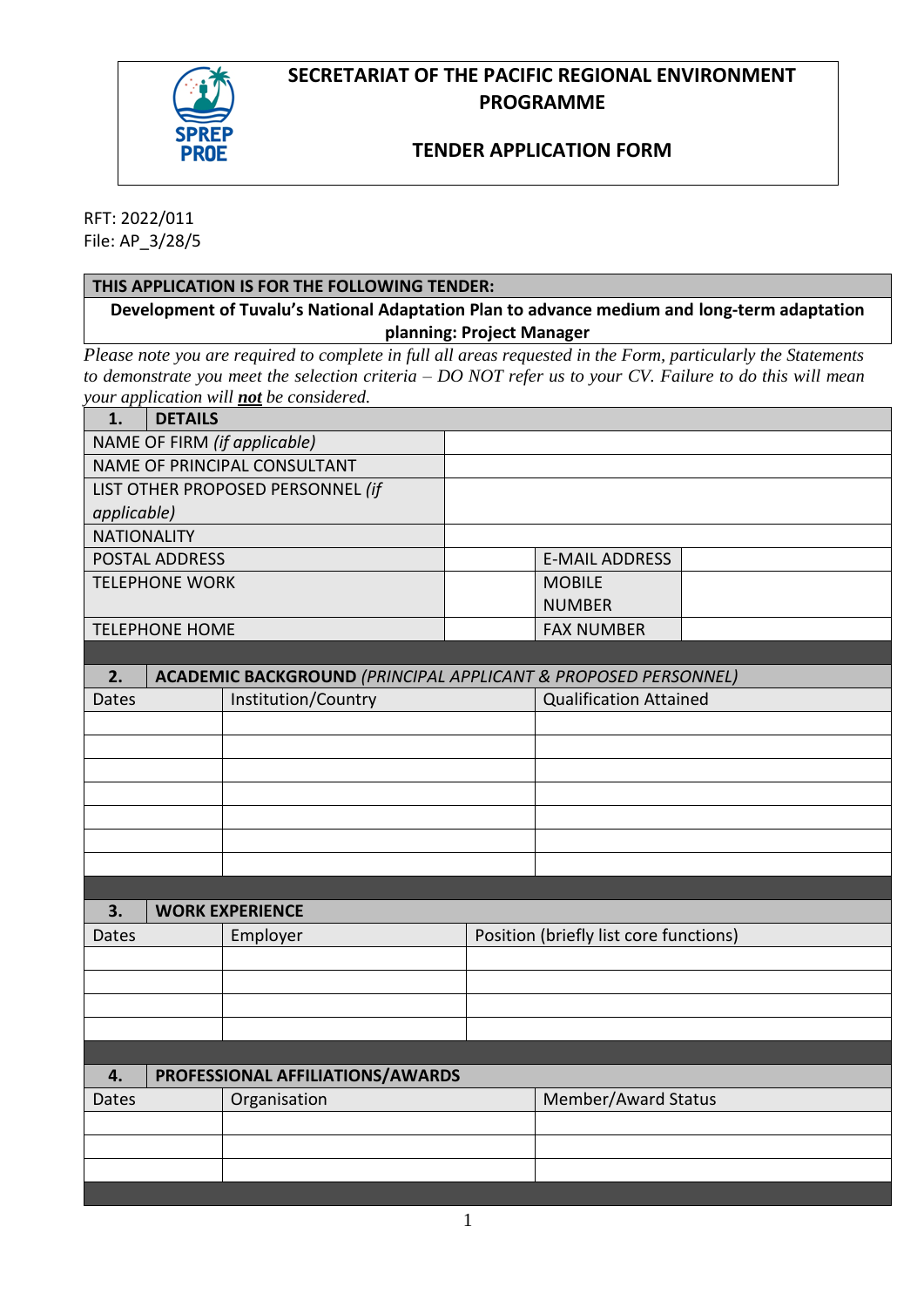| 5.                                                                                                                                                                                                                                                         | PROFESSIONAL REFEREES (List at least 3 including the most recent relevant to this job)    |          |                                                                                             |  |
|------------------------------------------------------------------------------------------------------------------------------------------------------------------------------------------------------------------------------------------------------------|-------------------------------------------------------------------------------------------|----------|---------------------------------------------------------------------------------------------|--|
| Name                                                                                                                                                                                                                                                       |                                                                                           | Position | <b>Organisation &amp; Contact Details</b>                                                   |  |
|                                                                                                                                                                                                                                                            |                                                                                           |          |                                                                                             |  |
|                                                                                                                                                                                                                                                            |                                                                                           |          |                                                                                             |  |
|                                                                                                                                                                                                                                                            |                                                                                           |          |                                                                                             |  |
|                                                                                                                                                                                                                                                            |                                                                                           |          |                                                                                             |  |
| 6.                                                                                                                                                                                                                                                         | STATE HOW YOU MEET EACH SELECTION CRITERIA                                                |          |                                                                                             |  |
| <b>CRITERIA 1:</b>                                                                                                                                                                                                                                         |                                                                                           |          |                                                                                             |  |
|                                                                                                                                                                                                                                                            | The Consultant must currently reside in Funafuti and have legal status to work in Tuvalu. |          |                                                                                             |  |
|                                                                                                                                                                                                                                                            |                                                                                           |          |                                                                                             |  |
|                                                                                                                                                                                                                                                            | <b>CRITERIA 2: Technical Proposal</b>                                                     |          |                                                                                             |  |
| i. An advanced degree in climate change, environmental science, project management or other<br>related field. (15%)                                                                                                                                        |                                                                                           |          |                                                                                             |  |
|                                                                                                                                                                                                                                                            |                                                                                           |          |                                                                                             |  |
|                                                                                                                                                                                                                                                            | <b>CRITERIA 2: Technical Proposal</b>                                                     |          |                                                                                             |  |
| Minimum of 5 years proven experience related to climate change adaptation, climate finance and<br>ii.<br>development of national plans and strategies and knowledge of the Green Climate Fund and other<br>international climate funding mechanisms. (15%) |                                                                                           |          |                                                                                             |  |
|                                                                                                                                                                                                                                                            |                                                                                           |          |                                                                                             |  |
| <b>CRITERIA 2: Technical Proposal</b>                                                                                                                                                                                                                      |                                                                                           |          |                                                                                             |  |
|                                                                                                                                                                                                                                                            | projects. (30%)                                                                           |          | iii. Demonstrated experience in project management of climate, environmental or development |  |
|                                                                                                                                                                                                                                                            |                                                                                           |          |                                                                                             |  |

# 2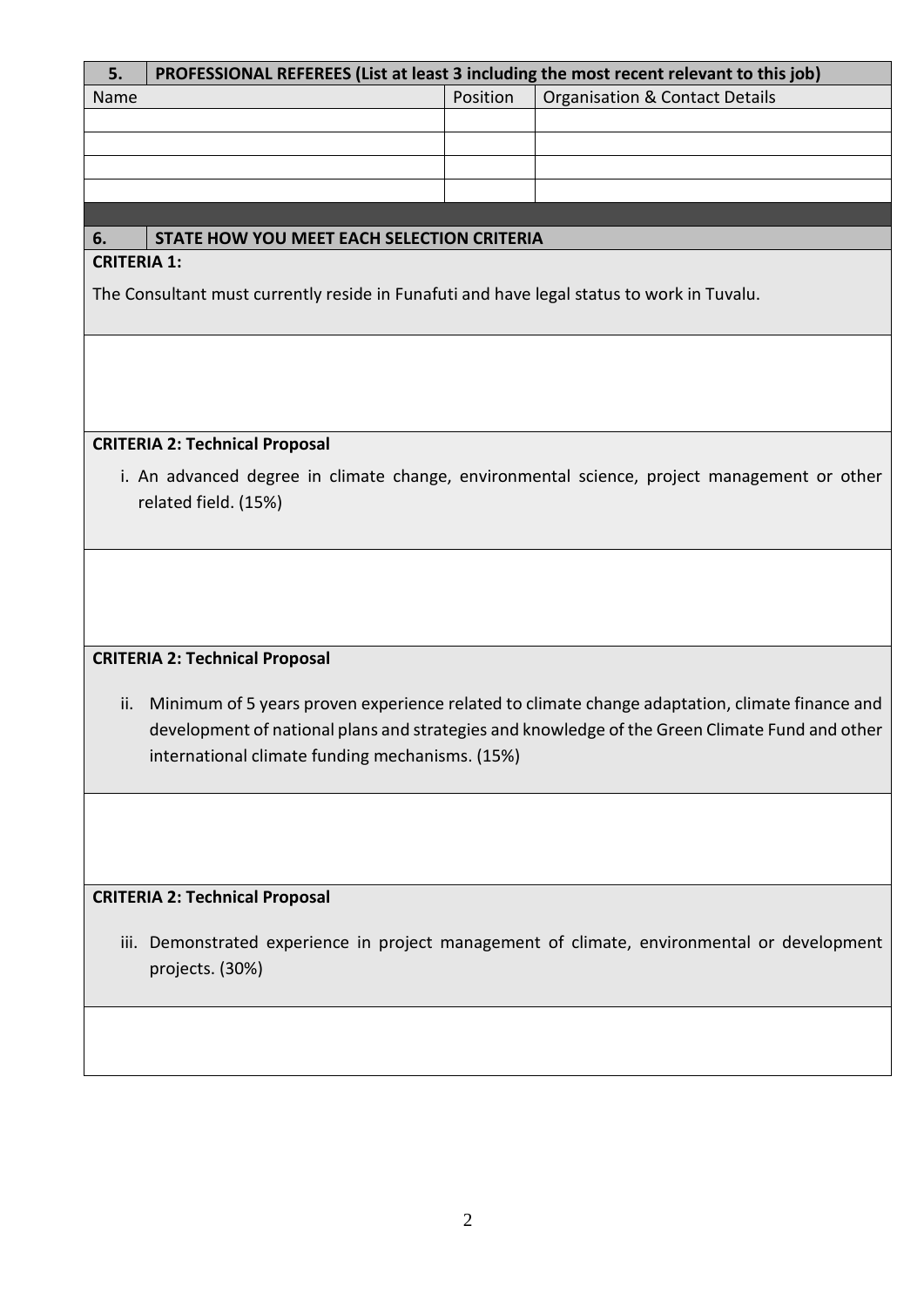#### **CRITERIA 2: Technical Proposal**

iv. Proven track record in stakeholder engagement and consultation with international and regional agencies, and nationally with government agencies, development agencies, private sector, and the community. (20%)

#### **CRITERIA 3:**

Detailed financial proposal in USD (20%). Outline all costs associated with the undertaking of activities including professional fees and miscellaneous costs inclusive of all taxes

| 7.<br><b>GENERAL INFORMATION</b>                 |  |
|--------------------------------------------------|--|
| Declaration of close relations to any individual |  |
| who is currently employed at SPREP. Please       |  |
| list name/s and nature of relationship.          |  |
| Declaration Tenderer has no association with     |  |
| exclusion criteria, including bankruptcy,        |  |
| insolvency or winding up procedures, breach      |  |
| of obligations relating to the payment of taxes  |  |
| or social security contributions, fraudulent or  |  |
| negligent practice, violation of intellectual    |  |
| property rights, under a judgment by the         |  |
| misconduct<br>professional<br>court,<br>grave    |  |
| including<br>misrepresentation,<br>corruption,   |  |
| participation in a criminal organisation,        |  |
| money laundering or terrorist financing, child   |  |
| labour and other trafficking in human beings,    |  |
| deficiency in capability in complying main       |  |
| obligations, creating a shell company and        |  |
| being a shell company.                           |  |
|                                                  |  |
| Declaration Tenderer (and other proposed         |  |
| personnel) have not been charged with any        |  |
| child related offences                           |  |
| Discipline Record (list past employment          |  |
| disciplinary cases or criminal convictions, if   |  |
| any)                                             |  |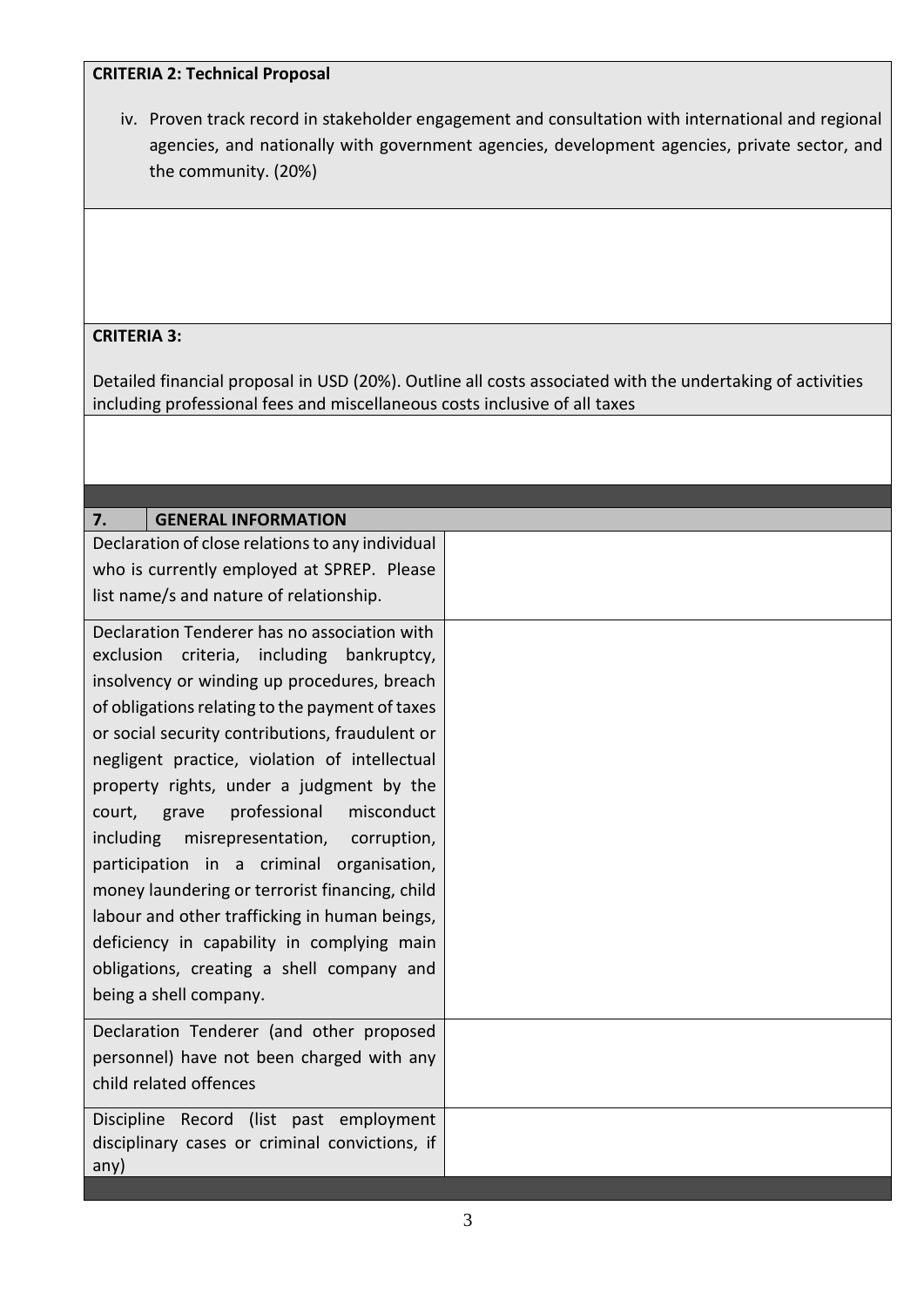| 8.               | ANY OTHER ADDITIONAL INFORMATION APPLICANT WISHES TO SUBMIT                                                                                                                              |             |  |  |
|------------------|------------------------------------------------------------------------------------------------------------------------------------------------------------------------------------------|-------------|--|--|
|                  |                                                                                                                                                                                          |             |  |  |
|                  |                                                                                                                                                                                          |             |  |  |
|                  |                                                                                                                                                                                          |             |  |  |
|                  |                                                                                                                                                                                          |             |  |  |
|                  |                                                                                                                                                                                          |             |  |  |
|                  |                                                                                                                                                                                          |             |  |  |
|                  |                                                                                                                                                                                          |             |  |  |
| 9.               | <b>HOW DID YOU LEARN ABOUT THIS TENDER?</b>                                                                                                                                              |             |  |  |
|                  |                                                                                                                                                                                          |             |  |  |
|                  |                                                                                                                                                                                          |             |  |  |
|                  |                                                                                                                                                                                          |             |  |  |
| 10.              | <b>CERTIFICATION &amp; AUTHORISATION:</b>                                                                                                                                                |             |  |  |
|                  | All information submitted herewith is true and correct. SPREP has the authority to seek                                                                                                  |             |  |  |
|                  | verification of any information provided.                                                                                                                                                |             |  |  |
|                  |                                                                                                                                                                                          |             |  |  |
|                  | By signing this application form you are indicating your agreement to SPREP's Standard Terms<br>and Conditions outlined in the Contract for Services (attached). SPREP Standard Contract |             |  |  |
|                  | Terms and Conditions are non-negotiable.                                                                                                                                                 |             |  |  |
|                  |                                                                                                                                                                                          |             |  |  |
|                  |                                                                                                                                                                                          |             |  |  |
|                  |                                                                                                                                                                                          |             |  |  |
| <b>Signature</b> |                                                                                                                                                                                          | <b>Date</b> |  |  |

# **The following documents must be attached to this Tender application form:**

- Curriculum Vitae Principal Consultant & Proposed Personnel
- Business licence
- Any other relevant information to support this tender application.